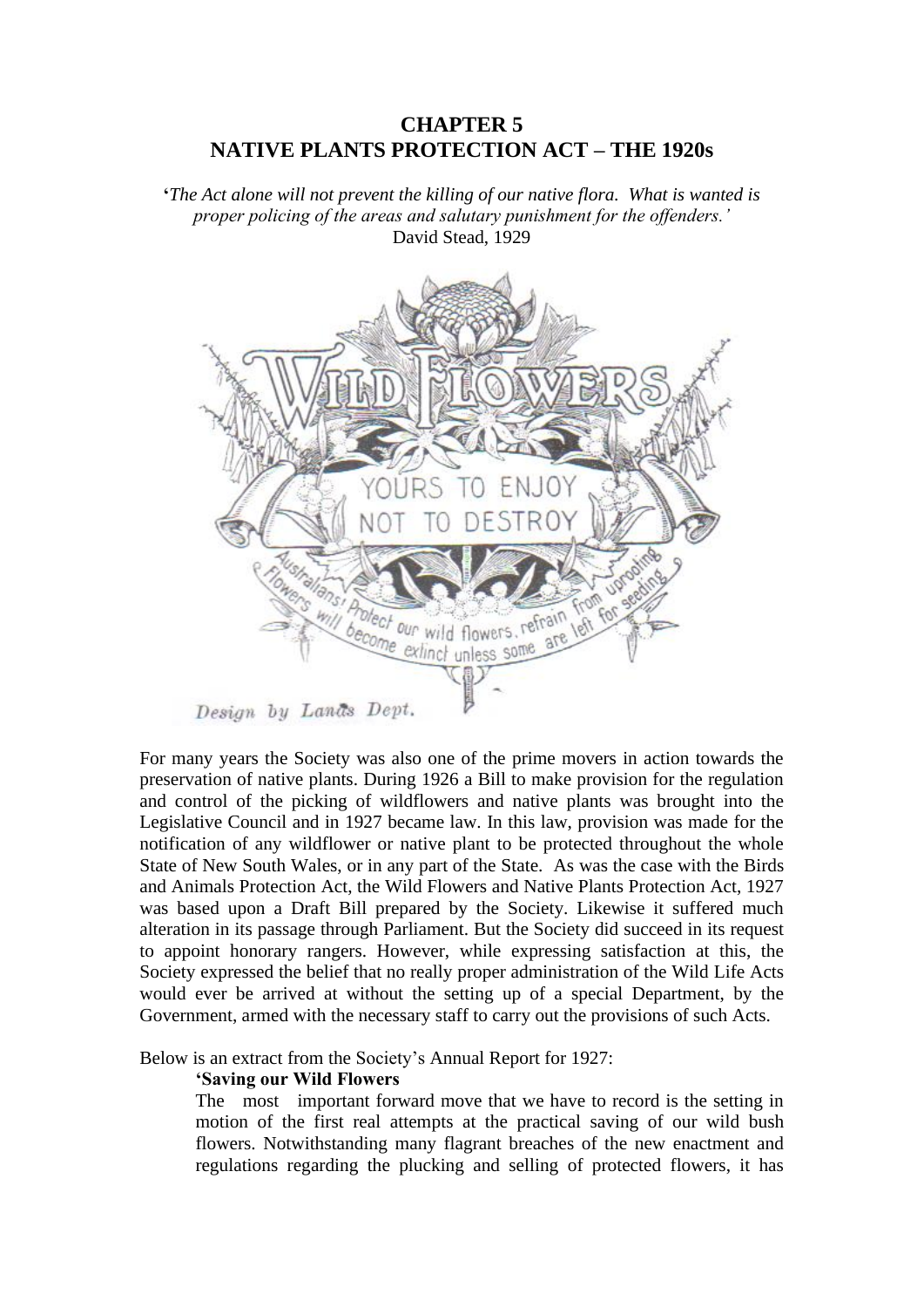really been most gratifying to see the widespread, popular interest in this movement to hold some of our bush blooms from destruction and practical extinction. On many hands has this interest been displayed; indeed, the very considerable popular clamour, through the press and otherwise, whenever the destruction was noticed, is in itself evidence of the fact that the public is behind the Government and this Society in the efforts to preserve for all time those things which belong to no particular group or any particular generation of Australians, but to all Australia for ever - the sort of thing that justifies our slogan of 'Save Australia'.

'Requests have been received from time to time that the Government should be approached to declare protected all wild flowers; but, though members of the Council would gladly see the widest protection given, it is felt that such a regulation would be impracticable from the point of view of administration, full protection of our flora awaits primarily the awakening of a true Australian patriotism, coupled with the love of the beautiful and unique in Nature among our people. At the same time it is thought that the Government might, with advantage, add a few species to the protected list, and suggestions on these lines will be made. A beautiful Eriostemon, for instance, which is quite commonly coupled by the public with the protected Boronias, should be added to the list'.

The Society's Annual Report for the period 1928-29 was rather pessimistic about the effectiveness of the law in the protection of native flora, with exploitation by dealers and inadequate policing. The following is an extract from the Report:

'In the last Report we chronicled the initial stages of operation of the Wild Flowers and Native Plant Protection Act and noted with satisfaction that there was an evident desire on the part of many people to carry out the law as regards the general protection of our wild flowers and certain ferns. In the last season (1928-29), however, a very unsatisfactory position arose through the large number of dealers who handled wild flowers, staghorns, elkhorns, tree ferns, etc., regardless of their place of origin. These dealers were really greatly assisted in their depredations by the fact that so many of the general public were inclined to obey the prohibition as to plucking and removing flowers and plants. This left a greater human field for the dealers' exploitation and, at the same time, provided more readily accessible supplies. The general effect in many parts was, therefore, the same as though there had been no law in force; while many unprincipled people were enabled to make such 'easy money' that a repetition of their vandalism may be confidently looked for during the next season unless very stringent action is taken by the Government.

'Members of your Council, who are Honorary Rangers under the Wild Flowers and Native Plants Protection Act, were particularly active during the season just past. In this connection I must specially mention Mr. J. D. Tipper, our Honorary Investigating Officer, who has taken untold trouble in investigating all sorts of breaches of the law. Mr. Tipper has travelled many hundreds of miles in his private car in carrying out our work. Many cases of what were apparently the most flagrant breaches of the Act were brought under official notice; yet there was very little in the way of useful result from such, as the sequel will show. In some cases concerted action was taken by a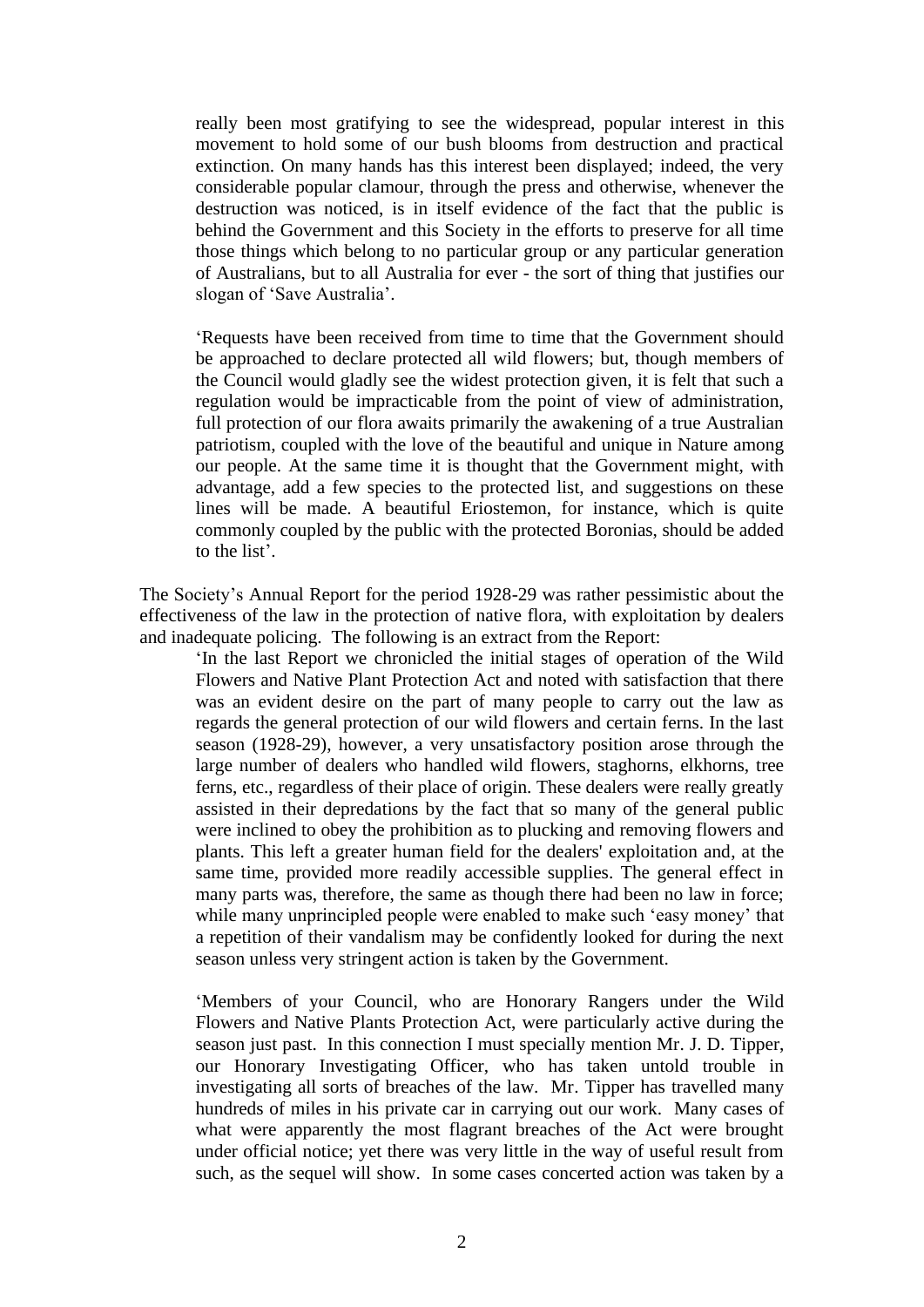number of Councillors, who are also Honorary Rangers and in these cases (as in many others) action was only taken after close attention had been paid to each individual case, and where there seemed but little doubt, if any at all, that the laws were being flagrantly broken. Most of these cases were brought directly under the attention of the Police Department, but no action was taken by that Department in the courts to force the sellers to prove that they obtained these blooms (or staghorns or tree ferns, as the case might be) under lawful circumstances.

'It must not be supposed that we blame the dealers alone for wild flower destruction. Many of the public, of course, have hardly 'grown up' yet to a realisation of what our bushlands mean to Australia: but we have some chance of 'converting' those people. We cannot, however, convert the dealer, who, if he or she does not break the law out of a desire to 'get in first,' will break it so as not to let the other fellow beat them. Not all the dealers are naturally callous. During a raid upon a number of them, two dealers said to your President that they considered it a 'crying shame' that this destruction should go on, 'but, of course, if they didn't do it, someone else would!' Specious reasoning, of course, though so common in all things.

'One Sydney morning newspaper touched the vital spot when it said, in reference to the destruction of native flowers by motorists and dealers: 'The Act alone will not prevent the killing of our native flora. What is wanted is proper policing of the areas and salutary punishment for the offenders.

'In conclusion, the general public, through the Press and through their Parliamentary representatives, must insist next season (and now also, for the destruction of staghorns and tree-ferns still proceeds), that the law shall be obeyed and that proper provision is made to see that supervision is exercised by the authorities. It is not sufficient to dope the public with the trite expression that 'there is no money available.' There is money available and our legislators know where it is to be found, for many purposes not nearly so worthy as that which we here espouse!'

## **The Battle Still Not Won** (as reported in 1946):

'At the Society's Council Meeting, held on 9 December 1943, during a general discussion on protection of Native Flora, several Councillors spoke of the very great destruction of wild flowers and of the foliage of protected plants that was going on everywhere in Australia and which was sustained mainly in the cities, by the open sale of such through city and suburban shops and stalls in each State. It was felt, as has often been expressed in the past, that the only way to set some curb on such destruction would be by prohibition of sale of all protected flowers and of the foliage - that is cut foliage - of all protected plants.

It is impracticable to recapitulate here our long and arduous fight for the preservation of our flora - more particularly what we term our wild flowers. Since we started our campaign 36 years ago, we have witnessed temporising by Government after Government, while one great region after another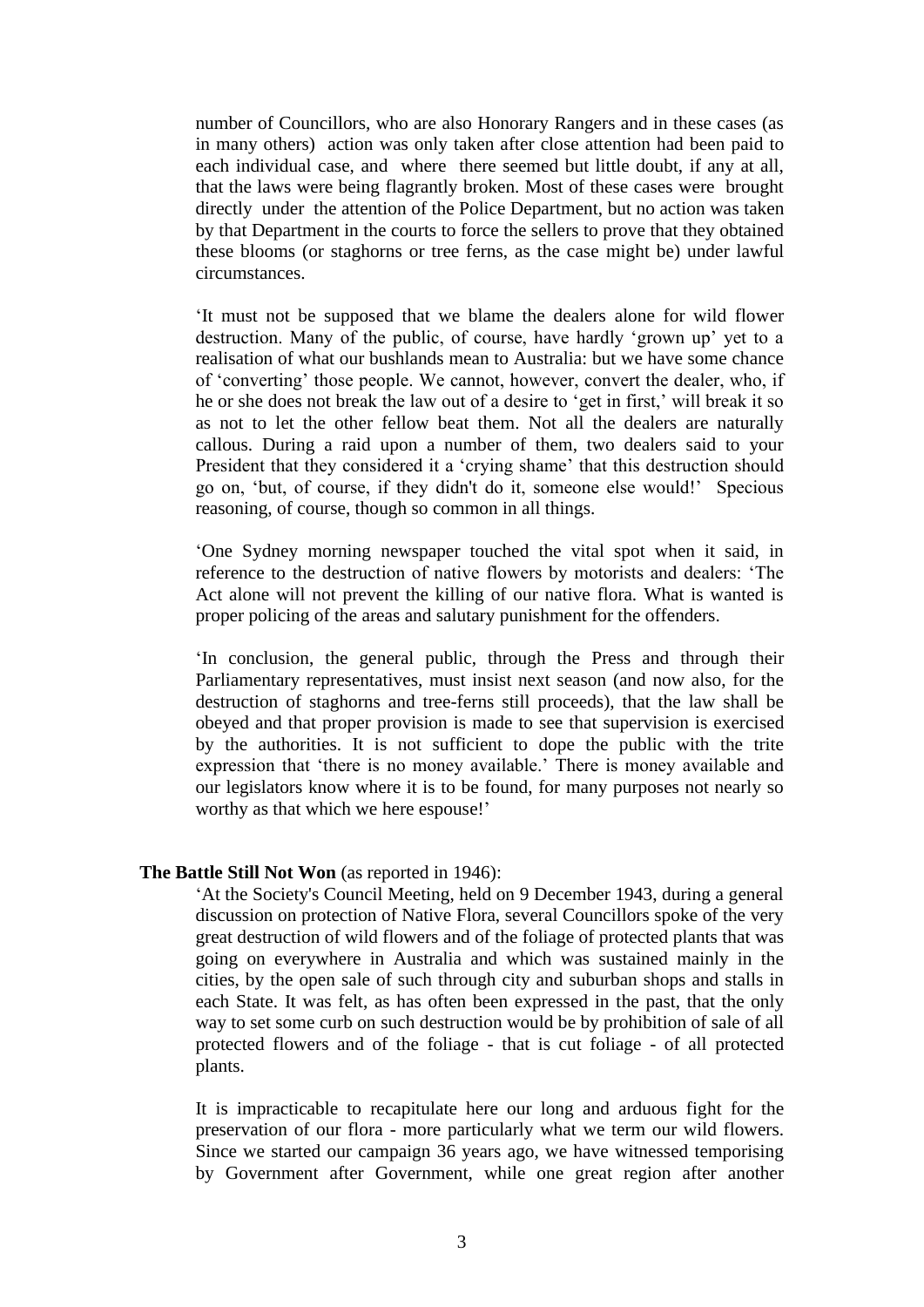became almost, or completely, denuded of its wild flowers. We would particularly recommend readers of this Report to study our extended references to the matter in our Published Reports for 1927-28, 1928-29, 1929- 30 and various articles in our Journal *Australian Wild Life* since its inception, in all of which is to be found not only the dolorous tale of continued destruction, but many constructive suggestions for dealing with the trouble.

'In the present campaign or rather the present continuation of the old campaign - and following the Council Meeting above referred to - each State Government and the Federal Government were approached with a request for total prohibition against sale of the protected flora. The response was not very encouraging, though all showed interest and sympathy with the preservation movement.

'In our appeal (15/1/44) to the Minister for Works and Local Government - the Minister responsible for the administration of the Wild Flowers and Native Plants Protection Act in New South Wales - we first stressed the part played by the trade in wild flowers and foliage, as being the prime means of sustaining the destruction. Further, it was stated that all traders (petty or otherwise) seemed to be quite aware of the restrictions on sale as contained, at least on paper, in the Wild Flowers and Native Plants Protection Act, and so, whenever they were questioned about the source of their stock, they would blithely answer that it was 'from private property and with the owner's permission. And we had the same story repeatedly from other States - notably from around Perth, Western Australia. He was also informed that we felt that from an economic point of view there was never a more favourable time for the introduction of the prohibition, while certainly the need for such was never greater. We asked for the introduction of this prohibition at the earliest possible moment, and stated our belief that it would have the earnest support of the majority of our citizens.

'In February of the present year (1945) the Minister introduced into the State Parliament an Amending Bill, relating to Wild Flowers and Native Plant Protection. This was duly passed. The Hon. J. J. Cahill, Minister for Public Works and Local Government in New South Wales, in introducing the Second Reading of the Bill made the following explanation of it to members:

This amending Bill extends the provisions of the Wild Flowers and Native Plants Protection Act on the following lines:-

- (a) it makes the possession of wild flowers and native plants illegally obtained an offence against the Act ;
- (b) it prohibits the sale of all protected wild flowers and native plants except those grown under licence;
- (c) it increases the penalties for breaches of the provisions of the Act.

During discussion of this Amending Bill, the Minister said:

'When I was charged with the responsibility for this legislation there were many aspects that I had to consider, and the aspect that I wish to place before Hon. members now is that we should provide not for total prohibition of sale, but for greater penalties for those people who break the law. It was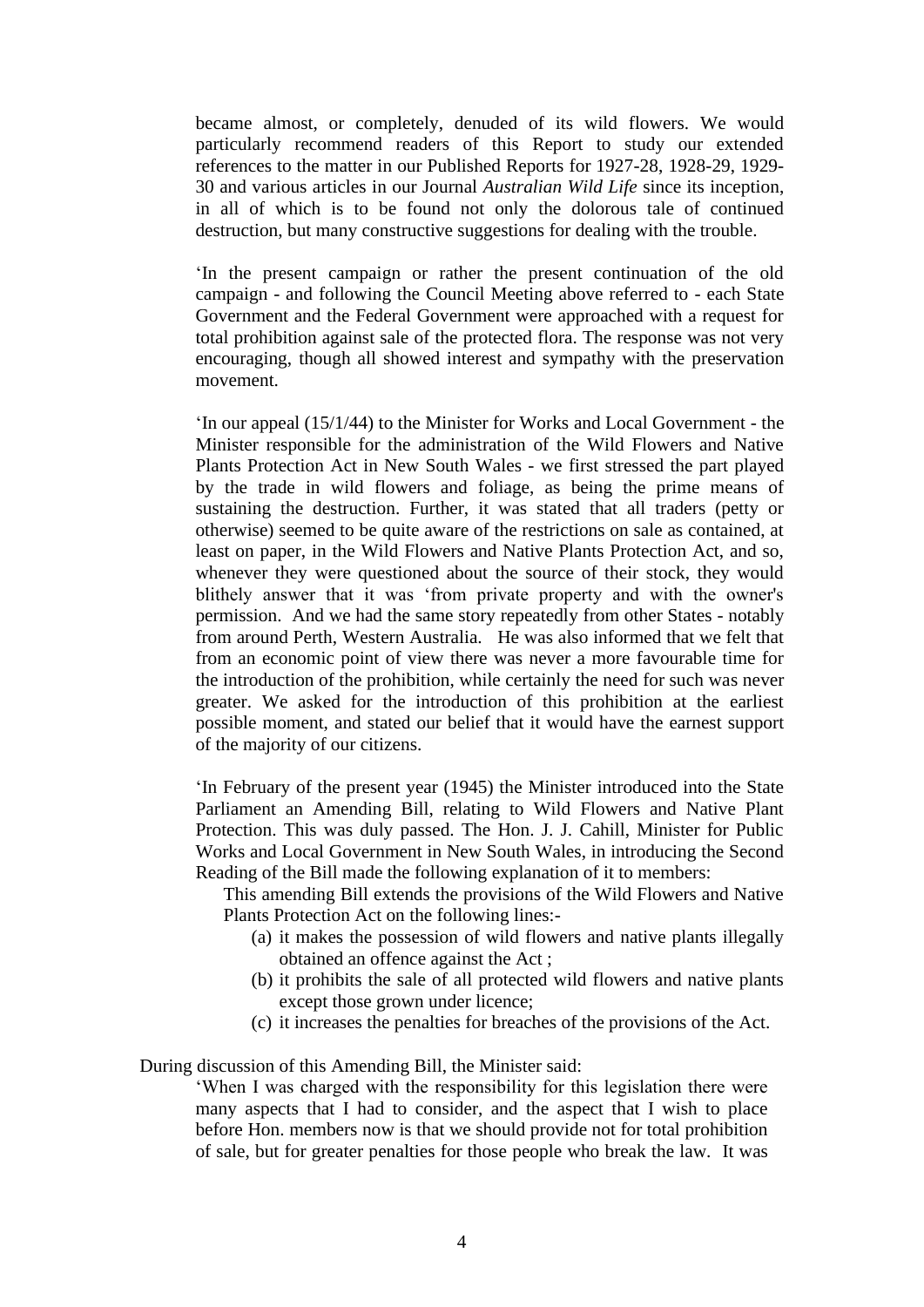argued that if there is a prohibition against the sale of wild flowers, their cultivation will not be encouraged.'

The Society did not agree with this statement, and made its position clear:

'We should make it clear at this point, that - notwithstanding some misunderstanding in some quarters - at no time have we asked for the banning from sale of nursery-propagated pot plants of the protected kinds. Rather have we always encouraged such a trade in every way possible, as being of some aid (however slight comparatively) in staving off the evil day of extinction or near-extinction.'

While this Report was being prepared for the printer, a news item was published in the *Sydney Morning Herald* (24 December 1945), which completely justifies the stand taken by the Society as to a general prohibition of trading in our wild flowers. Under a black type heading: "**WILD-FLOWER SMUGGLING 'BIG BUSINESS**" appears the following:

'Well-planned smuggling tactics were being used by 'professionals' to get large quantities of protected wildflowers into the market from Kuring-gai Chase, the chief ranger, Mr. V. Wallace, said yesterday.

These people had 'assembling depots' in obscure caves at strategic points along the foreshores, from which they could get flowers to confederates able to frank consignments through to the city, he said: 'It is becoming "big business," and has practically denuded some parts of the Chase of boronia, waratahs, native roses, and Christmas bush. The present law does not completely cover the situation. The only way to prevent the rarer wild flowers from becoming extinct is to prohibit their sale altogether. The need is urgent.'

A few days later the *Herald's* gardening expert 'Waratah,' writing under the heading of 'Destruction by Flower Thieves,' after giving several instances of recent destruction by flower thieves, said:

'... It is time that the flaws in our Wild-flower Protection Act were ironed out to prevent sales entirely ...'

## **INTEREST IN PARKS AND RESERVES**

A perusal of the Society's Annual Reports and past issues of *Australian Wild Life* will indicate that a large number of sanctuary areas in various parts of Australia were set aside wholly or partly as a result of the efforts of the Wildlife Preservation Society, especially in the first forty years of the Society's existence. This was one of the prime objectives of the Society's foundation. There were some such areas, of course, long before the existence of the Society, a large number in New South Wales and elsewhere marked on the map with some such words as: 'Reserved for the Preservation of Fauna and Flora.' But, in most such cases, the Reserve was just a 'paper' one, which could have been cancelled at any time at the discretion of the Minister in Charge of Lands, should it be decided to allocate such lands for other purposes.

In quite a number of such cases in which there were special reasons for local fauna and/or flora preservation, the Society was instrumental in having Reserves removed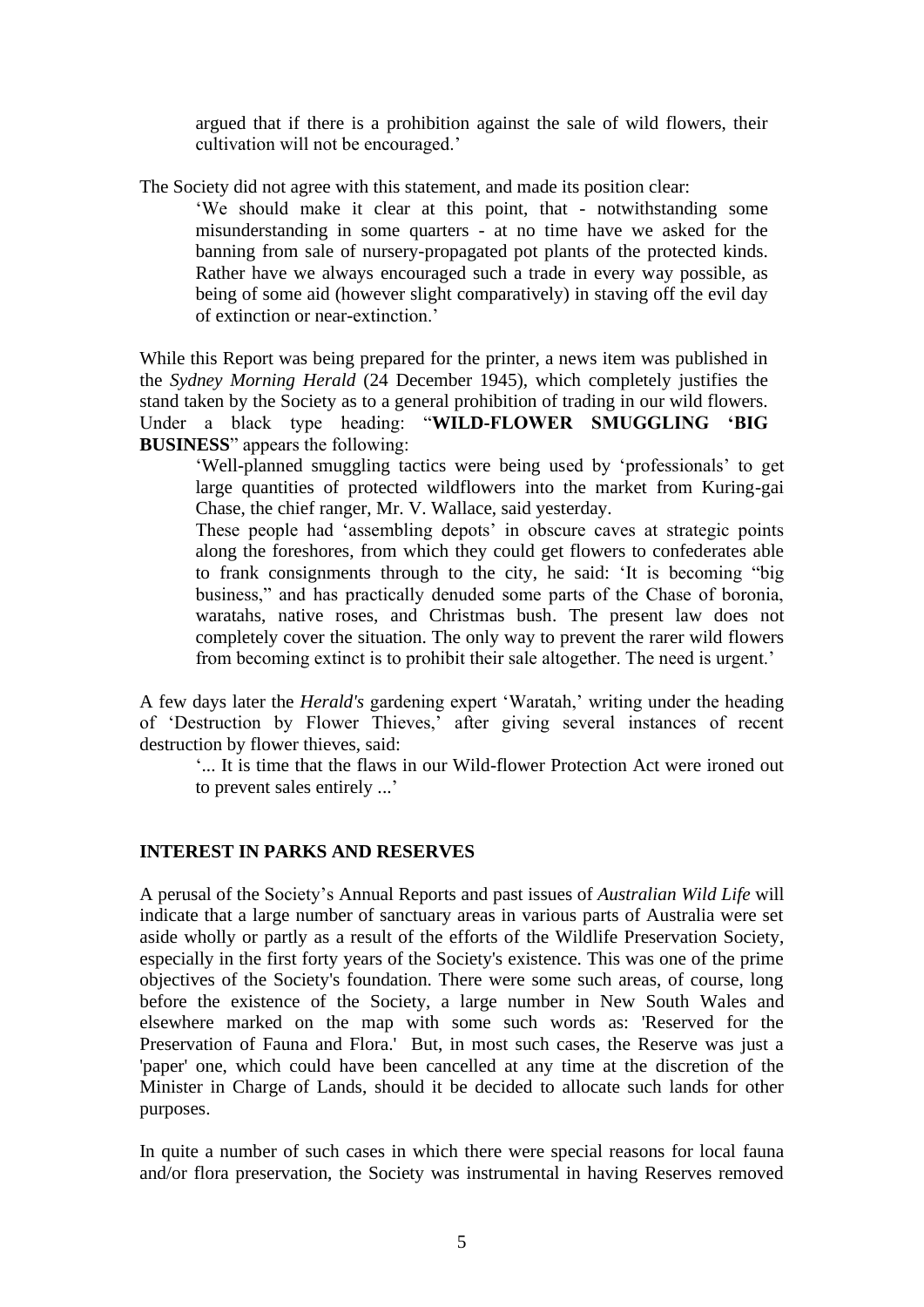from the purely paper record, to be specially proclaimed and dedicated as such. One of the areas in which the Society took an early interest was Mount Warning National Park, an area which could be looked upon as a combination of National Monument and Park, as well as a Fauna and Flora Sanctuary of considerable importance. This was dedicated in 1928 as a direct result of the Society's activities, the campaign for the setting aside of the area being initiated by the Society in August 1925. Mount Warning, named by Captain James Cook, is a great landmark, with the summit visible from far out to sea and for many kilometres around, as one travels north in the Tweed River area.

In 1925, when the campaign to have Mt. Warning set aside as a National Park was initiated (in the *Tweed Daily*), the Society approached all scientific and other public bodies, Members of Parliament and Chambers of Commerce at Murwillumbah and Lismore. Many public-minded citizens assisted in attaining the objective. The Editor of the *Tweed Daily* especially laid himself out to assist in every possible way, as did the Editor of the Lismore *Northern Times.* The Government was bombarded with requests from every direction as a result of this whirlwind effort and, in due course, the request was acceded to. A contributing factor was the co-operation of the Chief Forest Commissioner of the time, Mr. R. Dalrymple-Hay. Certain parts of this 4,100 acre area had already been held as a 'Forest Reserve', but it was accepted that this was not sufficient to guarantee its permanence as a Reserve for the people. The dedication of Mount Warning may be cited as a good example of what may be done by concerted effort in a special campaign in which the widest co-operation possible is obtained.

The official opening of this magnificent nature reserve took place on 3 August 1929. It is of particular interest to note that by a curious coincidence the date that the park was declared open was the 101<sup>st</sup> anniversary of the date when Allan Cunningham fixed the geographical position (3 August 1828). Cunningham (1791-1839) was an explorer and botanist of note in the early 19<sup>th</sup> century.

The Society's Annual Report for 1927 contained a reference to another effort by the Society to have a significant reserve set aside:

# **'Mount Tomah - 'The Jungle'**

During March, 1927, your President represented this Society on a powerful deputation which waited upon the Premier to ask him to resume about 700 acres of forest land, known as The Jungle, on the slopes of Mount Tomah. It was pointed out that the country was covered with scrub of 'tropical'' or Malayan nature. The deputation was representative of all sections of the community. Ultimately, however, the deputation failed in its object, and, later on, a company was formed (called 'The Jungle Limited') to acquire the land and develop it as a permanent preserve for the public. Your Council acquired one £10 share in this Company, with the intention of doing its utmost to maintain the original intention of those who launched the Company. We think, however, that the only satisfactory thing to the people-at-large will be its ultimate resumption by Government and permanent retention as a National Park<sup>,</sup>

With what satisfaction David Stead would now behold the status of Mount Tomah Botanic Garden.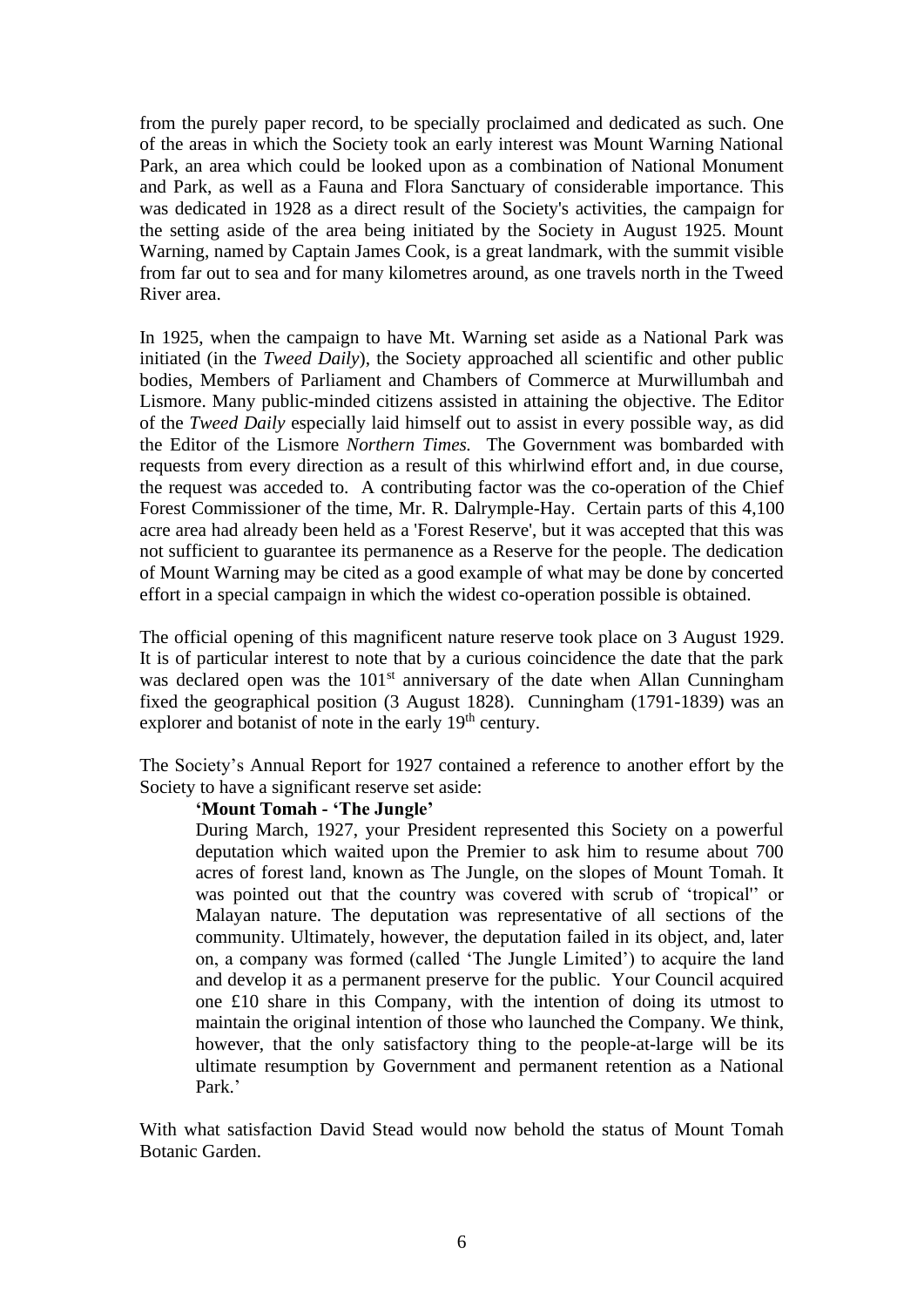The extensive more or less marshy areas of the lower Macquarie River in New South Wales, the Macquarie Marshes, formed the subject of a special approach by the Society to Government in the first year of the Society's existence. This area is particularly important as a refuge for birds, and also for examples of the river red gum, which flourish in such places and which are essential for general conservation, as well as for the perpetuation of the bird life. The Macquarie Marshes feature as part of the Society's interest in wetlands is dealt with in a later chapter.

Island Sanctuaries were a focus of interest for the Society. While these are mainly in the interests of bird preservation, they are also of utility, to some extent, for the preservation of the fauna and of the scenery generally. Among the small islands on the New South Wales coast which were declared Sanctuaries at the instance of the Wild Life Preservation Society are Boondelbah and Cabbage Tree Islands, off the mouth of Port Stephens. Another small, but important bird refuge was a small island in Port Stephens, for a long time a resort of the Nankeen night heron. Also declared were some small islands in Wallis Lake, where the common silver gull has often nested. An example of a smaller reserve for which the Society campaigned in the 1930s was Dalrymple Hay-Forest, Pymble, north of Sydney. As well as playing a prominent part in the original movement to have the forest set aside, the Society contributed to the fund (£350) for purchase of a remaining section. Ku-ring-gai Municipal Council then took over management of the Reserve.

# **EDUCATIONAL WORK**

'The general policy of the Society through the years has been an educational one, for its officers believe – and always have believed – that a conservation-minded public is the best safeguard the bushland can have. It aims, therefore, at educating the people to understand the desirability of a conservation policy, through knowledge of fauna and flora and its environment.'

This was a statement in the Appendix to the book *Naturecraft in Australia* (1956), edited by Thistle Stead on behalf of the Society. However, the first statement by the Society on Educational Work was written in the Annual Report for 1920-21. David Stead was President at the time, and Arthur Atkinson the Honorary Secretary.

## '**Educational Work**

This and our publicity work go hand in hand, of course. It is recognised that our whole work stands on a basis of education, as in the Children's League of Bird Lovers. Mention has been made elsewhere of the combined demonstration held at the King's Hall. Several of the members have done good work in their own districts. Mr. H. W. Hamilton, as Honorary Secretary of the Gould League is doing great service. Messrs. A. G. Hamilton and W. W. Froggatt have lectured upon the value of our birds and your President - in that capacity and as a Vice-President and Honorary Organiser of the Gould League - has addressed meetings convened by the Women's Service Club and the Women's Christian Temperance Union. He has also brought the objects of the Society personally under the notice of the Women's Club, the Women's Reform Club, the Girls' Friendly Society and the Young Women's Christian